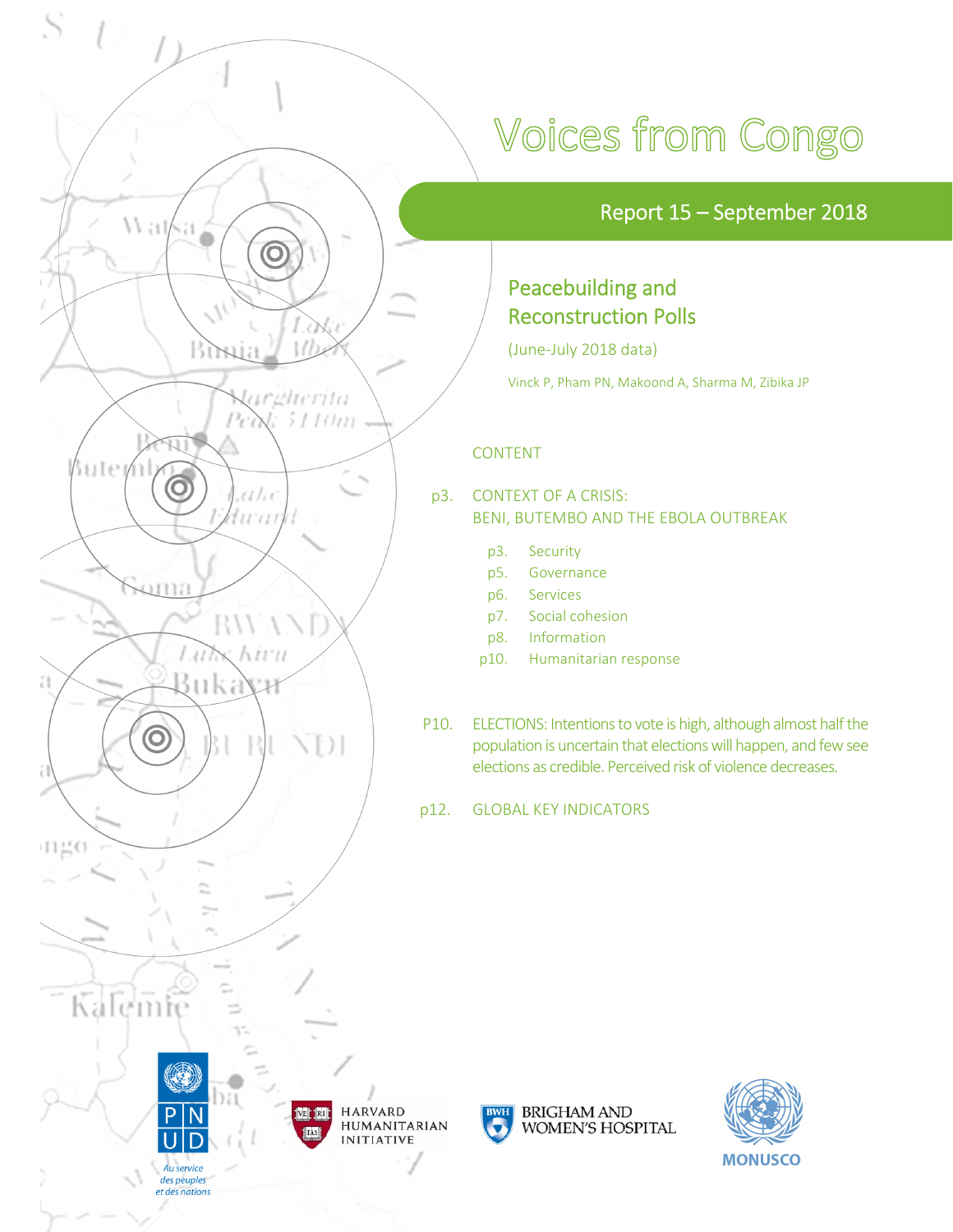#### ABOUT THE POLL

This poll is the fifteenth in a series of surveys to provide reliable data and analysis on peace, security, justice and reconstruction in the Democratic Republic of Congo. The project is a joint initiative of the Harvard Humanitarian Initiative (HHI) and the United Nations Development Program (UNDP), in collaboration with MONUSCO Civil Affairs. HHI is responsible for data collection, independent data analysis, and report writing, in collaboration with the Free University of the Great Lakes Countries, Catholic University of Bukavu and University of Bunia. The results are based on 5,951 interviews conducted in June and July 2018 with randomly selected adults in the following cities and territories:

North Kivu (n=2158) South Kivu (n=2403) Ituri (n=1390)

- $\bullet$  Goma (220)
- Beni city (300)
- Butembo (300)
- $\bullet$  Beni (221)\*
- $\bullet$  Lubero (216)
- $\bullet$  Masisi (242)
- Nyiragongo (220)
- Rutshuru (223)
- Walikale (216)
- - Bukavu (300)
	- $\bullet$  Fizi (219)
	- $\bullet$  Idjwi (216)
	- $\bullet$  Kabare (216)
- $\bullet$  Kalehe (236)
- Mwenga (216)
- $\bullet$  Shabunda (216)
- Uvira city (300)
- $\bullet$  Uvira (288)
- Walungu (216)

- $\bullet$  Bunia (290)
- $\bullet$  Aru (217)
- $\bullet$  Djugu (216)
- $\bullet$  Irumu (236)
- Mahagi (216)
- Mambasa (215)

#### *\* 7 villages replaced due to insecurity*

Additional interviews were conducted to obtain representative data for six priority areas: 1 - South Irumu (n=463); 2 ‐ Ruzizi (n= 804); 3 ‐ Kitchanga (n=408); 4 ‐ Kalehe (n=440); 5 ‐ Mambasa (n=433) ; et Beni (n=485)

#### PREVIOUS PUBLICATIONS

- Baseline, May 2014 (Data from December 2013)
- Poll Report #1, March 2015 (Data from December 2014)
- Poll Report #2, June 2015 (Data from March-May 2015)
- Poll Report #3, August 2015 (Data from June-July 2015)
- Poll Report #4, November 2015 (Data from September October 2015)
- Poll Report #5, January 2016 (Data from December 2015)
- Poll Report #6, June 2016 (Data from March 2016)
- Poll Report # 7, August 2016 (Data from June 2016)
- Poll Report # 8, November 2016 (Data from September 2016)
- Poll Report # 9, March 2017 (Data from December 2016)
- Poll Report # 10, June 2017 (Data from March April 2017)
- Poll Report # 11 FOCUS ON SECURITY, September 2017 (Data from July 2017)
- Poll Report # 12 FOCUS ON GOMA, November 2017 (Data from October 2017)
- Poll Report #13, March 2018 (Data from December 2017)
- Poll Report #14, May 2018 (Data from March‐April 2018)
- Ebola Rapid Survey, October 2018 (Data from September 2018)

*For more information, visit www.peacebuildingdata.org/drc or contact info@peacebuilding.org*

- - -
		-
		-
		-
		-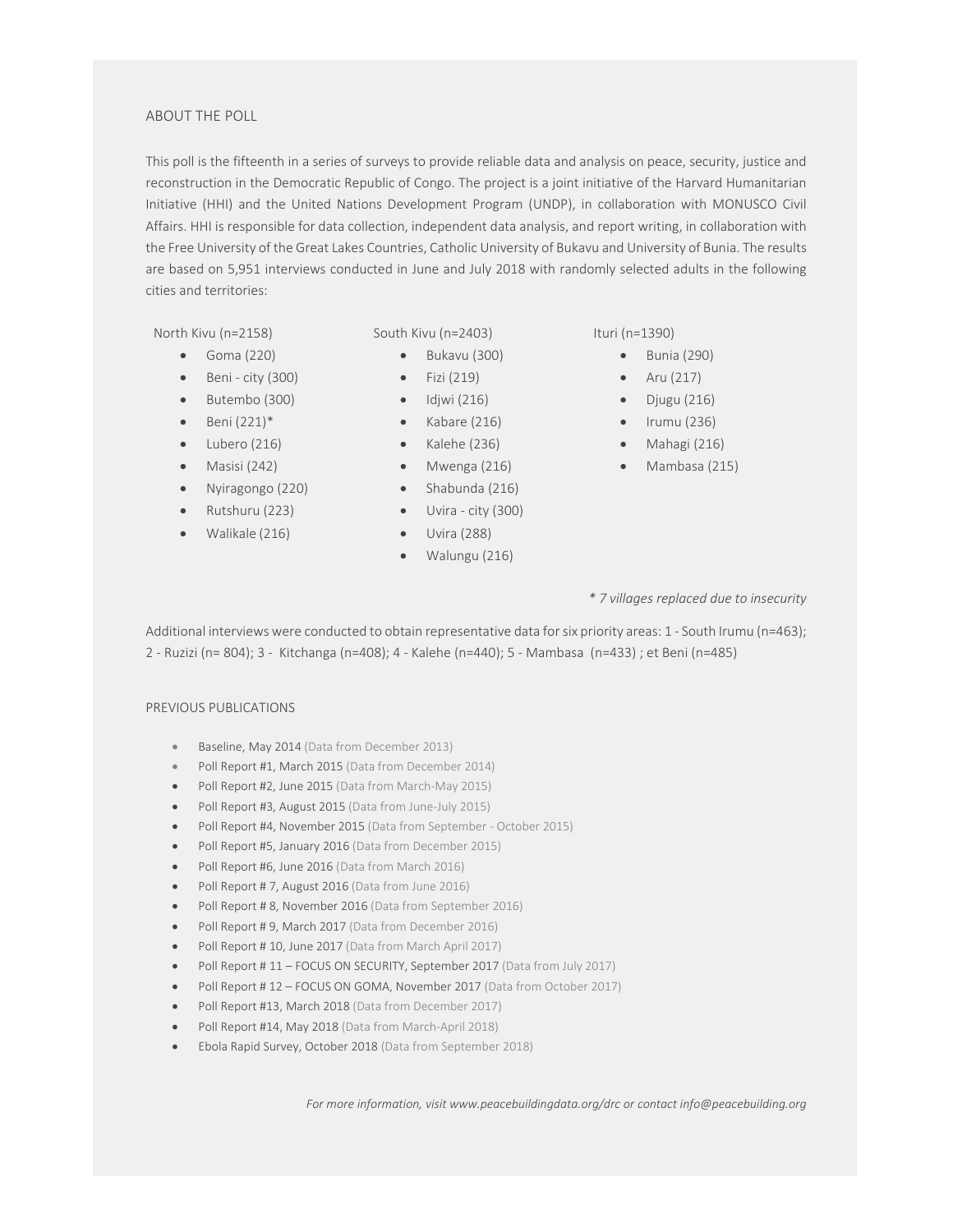## CONTEXT OF A CRISIS: BENI, BUTEMBO AND THE EBOLA OUTBREAK

On August 1, 2018, the Democratic Republic of the Congo declared its tenth Ebola outbreak in forty years. This epidemic is the first to take place in the context of ongoing armed conflict. The Beni territory ‐ located at the epicenter of the Ebola outbreak - has been the scene of recurring violence and killings that have claimed hundreds of civilian lives in the past four years. This situation complicates the response to the epidemic. This fifteenth report offers an analysis of the social and security factors that must be considered in the response to the epidemic. It is based on the analysis of a poll conducted in June‐July 2018, just before the announcement of the Ebola outbreak in the region. This report is also based on the information collected during the first 14 polls between December 2013 and March 2018 to provide context to the current outbreak.

#### *Security:*

Insecurity in the territory of Beni is a recurring problem. For several years the population has been facing waves of kidnappings, forced recruitment and massacres of the civilian population by armed groups. The Congolese army is accused of participating in the violence. Polls show that the region at the center of the epidemic is among the most insecure in eastern Congo. For example, in the cities of Beni and Butembo, less than one in five (17% and 20%, respectively) say they are safe in their daily activities, which is well below the provincial average (North Kivu 66% ) and regional (Eastern Congo: 71%). The percentage of people who say they are safe in daily activities in the Beni territory is higher (61%) but remains below the provincial average and does not reflect the most insecure areas that, for the first time, were not accessible. In the previous poll, the feeling of security was 39% in this territory.

#### *Feeling of security (% safe for daily activities)*



*Data from July 2018*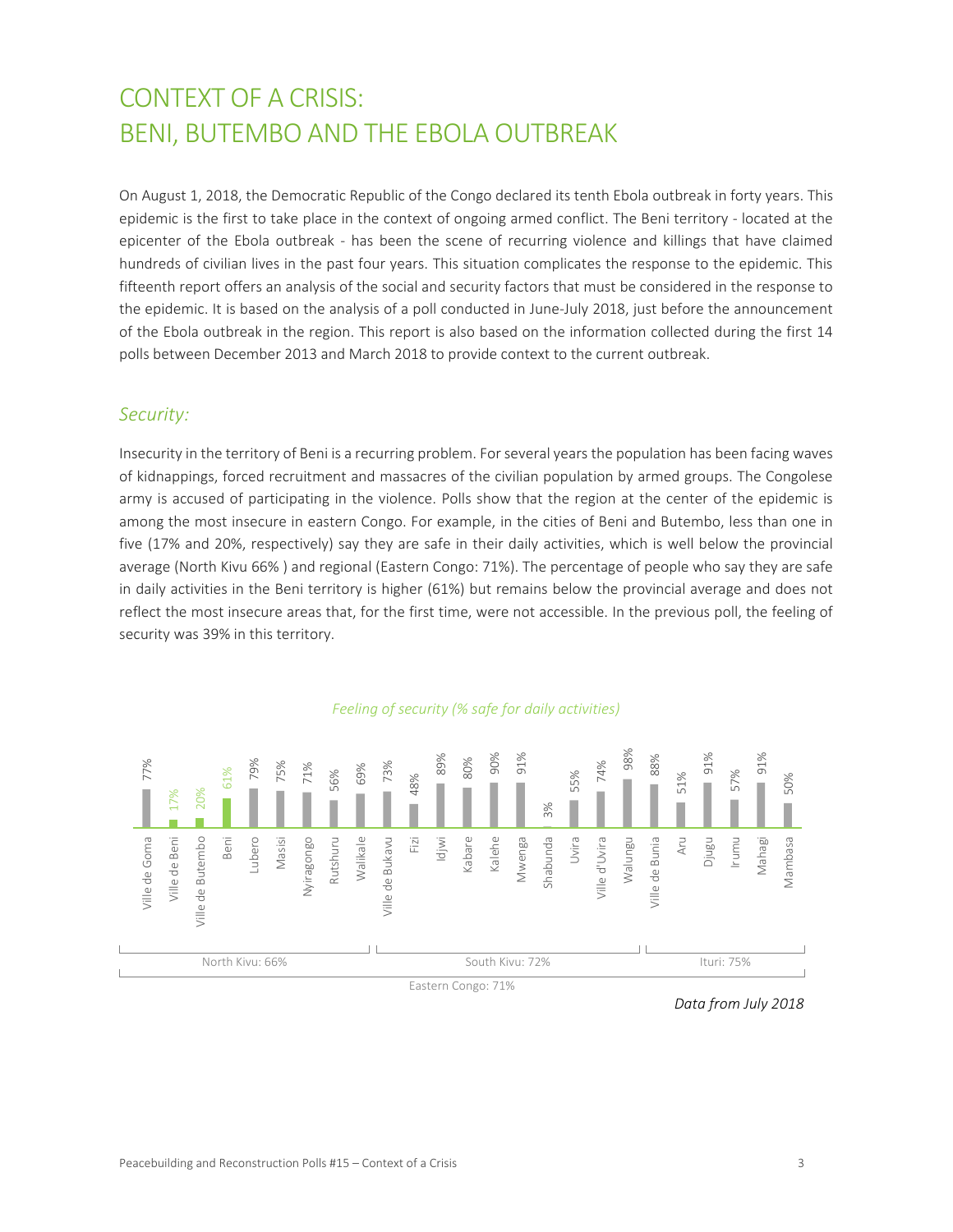The sense of security in the cities of Beni and Butembo is not only infrequent, it is also declining rapidly, while the trend in perceived security is relatively stable or improving at the provincial and regional levels. For the city of Butembo, the percentage of people safe in their daily activities has increased from 45% in September 2017 to 20% in June 2018. For the city of Beni, the percentage in safety has increased from 37% to 17% in during the same period. For the Beni territory, the latest survey suggests a rapid improvement in the feeling of security. Rather, it reflects a sample change due to insecurity. Previously, the trend was towards a steady decline in the sense of security in the territory.



*Sense of security over time (% safe for daily activities)* 

Insecurity has a direct effect on the possibilities of displacement of the population and humanitarian workers. Survey data suggest a direct association between perceived safety and perceived access to health care. Insecurity also has an effect on social cohesion, including the existence of a climate of mistrust towards outsiders and towards the institutions that are supposed to serve the population. This has recently resulted in demonstrations and stone‐throwing against humanitarian workers responding to the Ebola outbreak.

<sup>\*</sup> For Beni, 7 villages were replaced for the last survey due to insecurity.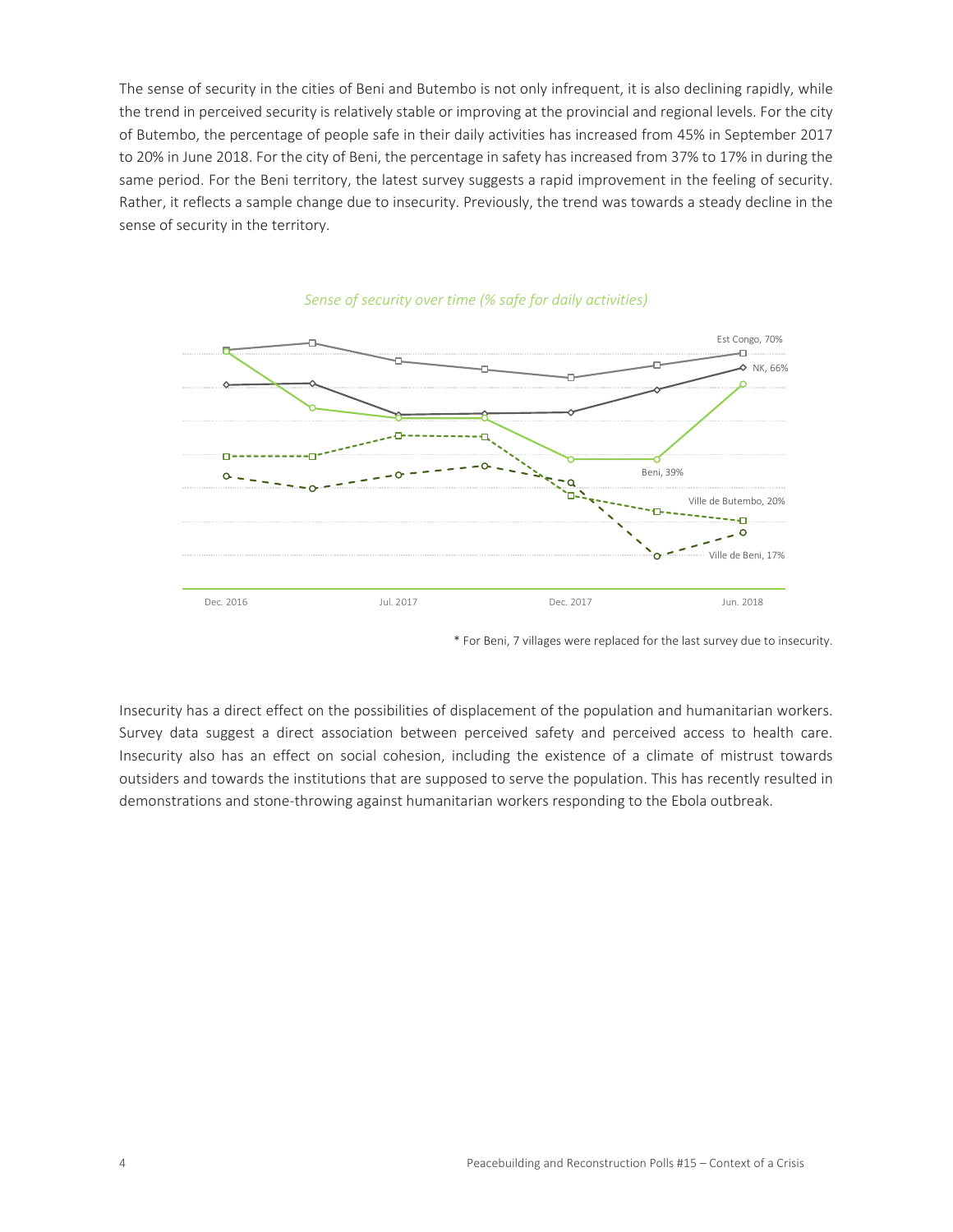#### *Governance*

In the context of a public health epidemic such as that currently affecting the Far North region in North Kivu province, the trust that the population has in the authorities, whether local, provincial or national, is extremely relevant to the implementation of implementation and good management of health services. This is a key factor that implementing partners will need to consider when developing Ebola treatment and prevention interventions in the region. On the other hand, the provision of health services in the context of a crisis will certainly put the authorities to the test: a good management of the crisis could allow the populations to improve their perception of the authorities. In the region affected by the epidemic, less than half of the population considers that local authorities represent well or very well the interests of the population. Although this is a minority in absolute terms, it should be noted that there has been an improvement over the past year, particularly in the Beni territory.



*Representation of the interests and opinions of the population by the local authorities (% positive)* 

The perception of the population towards the territorial authorities is much less frequently positive: no more than one in five thinks that the territorial administration represents the interests of the population well or very well. These data would indicate that local authorities, possibly because of their proximity to the population, are better placed to lead efforts to combat Ebola because people perceive them more often favorably. Similar findings emerge concerning national authorities, with just 6% and 3% judging positively the representation by provincial authorities and the national government, respectively



#### *Representation of the interests of the population by the territorial administration (% positive)*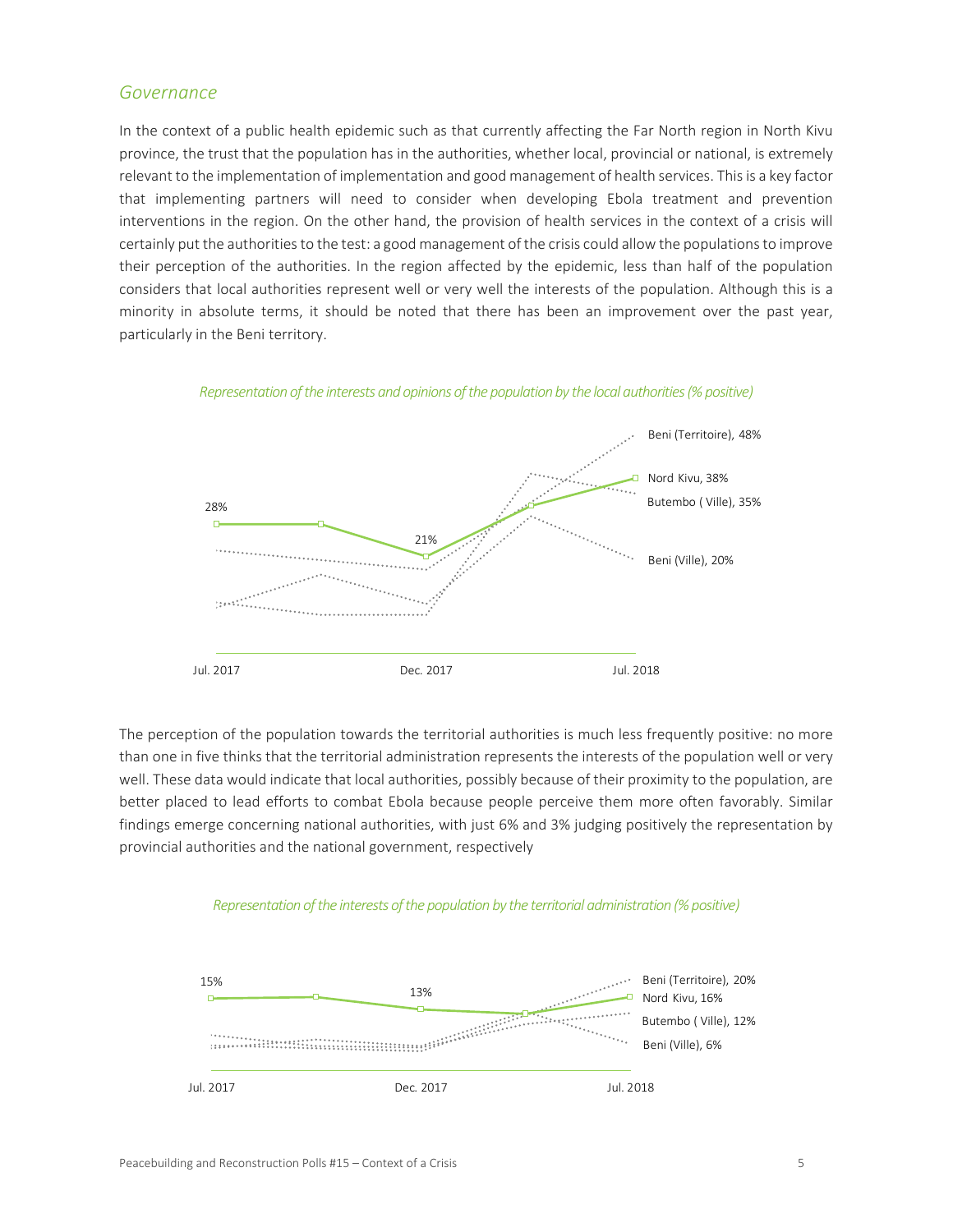#### *Access to health care*

Over the past two years, access to health care has remained stable throughout eastern DRC, although it is a minority of those interviewed who rate their access to health care as being good or very good. The city of Beni, which is not far from the epicenter of the current Ebola outbreak, is the area where there is the largest drop in respondents' satisfaction with their access to health care. in the last two years. In July 2016, 46% of respondents rated their access to health services as good or very good, compared to only 7% in the last survey. Significant deterioration is also observed in the town of Butembo, where a first case of Ebola was detected in early September 2018. However, there is an improvement in the percentage of people who are satisfied with their access to health care. the territory of Beni. There are no significant differences in the perception of access to health care between men and women. However, across Eastern Congo, people who feel little or not safe are half as often satisfied with their access to health care compared to those who claim to be safe (14% vs. 24% in July 2018).





#### *Access to health care in North Kivu (% good ‐ very good)*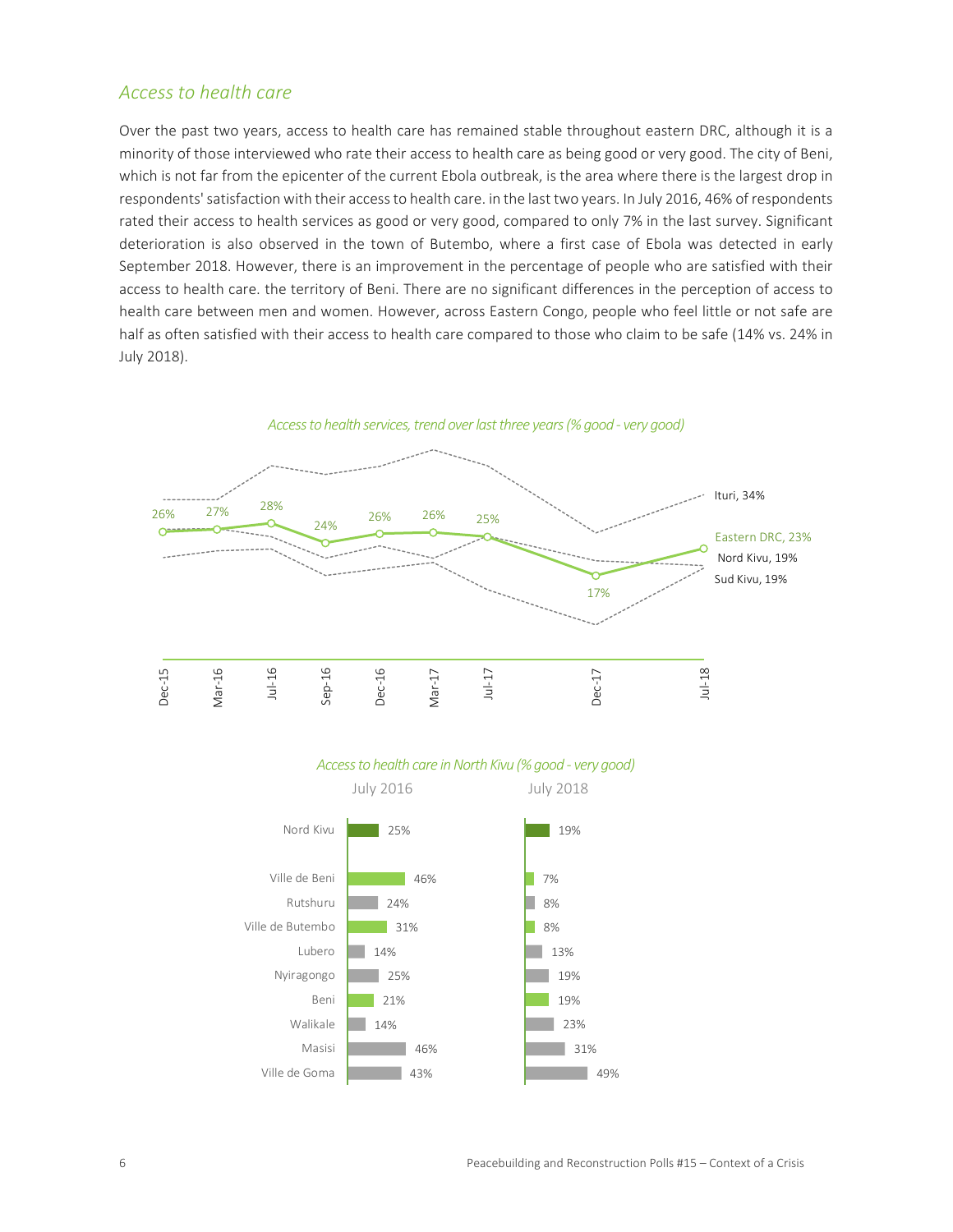#### *Social Cohesion*

Results from the last 15 polls suggest a continued declined in the quality of relations within and across ethnic groups in eastern Congo. In 2013, 89% judged positively their relations with individuals from their own ethnic groups compared to 72% in June‐July 2018. Concerning relations with other ethnic groups, the percentages of positive views declined from 79% in 2013 to 59% in June‐July 2018.



An analysis at the level of the cities of Beni and Butembo show a more volatile trend but nevertheless overall decline of perception of relations between groups. This suggests that external events including episodes of violence, and possibly the Ebola outbreak, can quickly and negatively affect social cohesion, creating further tensions and increasing the risk of violence.



#### Perception of relations across ethnic groups in Beni and Butembo (% judging relation positively)

#### Peacebuilding and Reconstruction Polls #15 – Context of a Crisis  **7 Peacebuilding** and Reconstruction Polls #15 – Context of a Crisis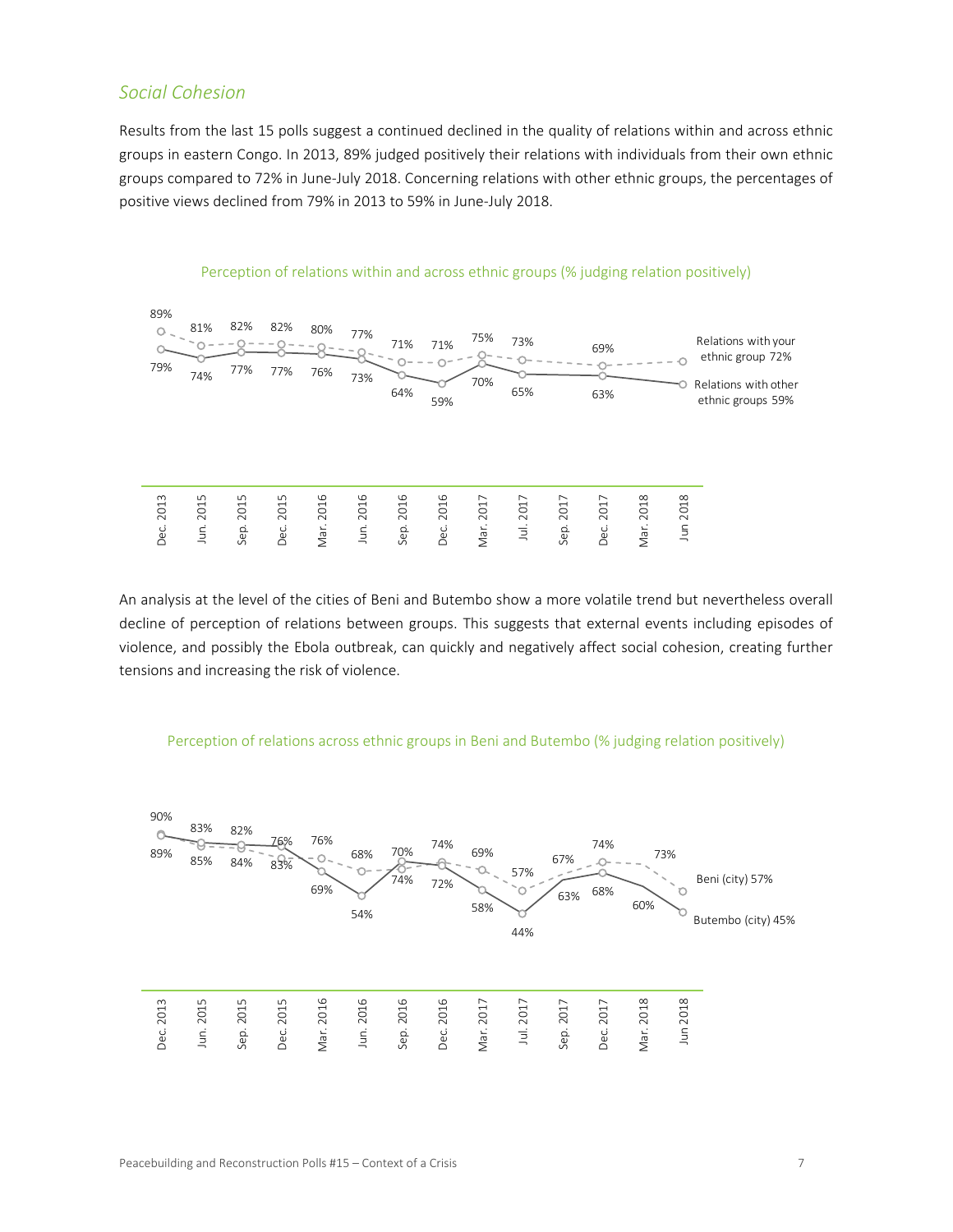#### *Information*

Effective information flows and communication through media and other means will be essential to control the Ebola epidemics. This 15<sup>th</sup> poll included several questions to examine respondents use of media and levels of information. The results show that 78% of the population listens to the radio at least occasionally and 43% daily. It is the most commonly accessed media, with just 31% watching the television at least occasionally, and 19% reading newspapers at least occasionally. Just above half the population used a cellphone at least occasionally (55%), with one in three (37%) using a cellphone daily. The percentage using internet on a cellphone or elsewhere is much lower, with 26% connecting at least occasionally, and just 8% using internet daily.

Women consume media significantly less frequently than men: For example, just 69% of women listen to the radio at least occasionally compared to 87% of men; 44% of women use a cellphone occasionally compared to 67% of men, and 35% of men connect at least occasionally to Internet, compared to 17% of women.



*Media consumption and connectivity in Eastern DRC (% of respondents)* 

There are important differences across territoires. Not surprisingly media consumption is especially high in urban areas. More than 90% of respondents in Goma, Beni or Butembo, for example, report listening to the radio at least occasionally. On the other hand, radio consumption was significantly lower in selected territoires, including Kalehe (58%) and Uvira (63%) in South Kivu and Djugu in Ituri (58%). Inequalities in access to media and communication is even more marked when considering usage of cellphone or internet access.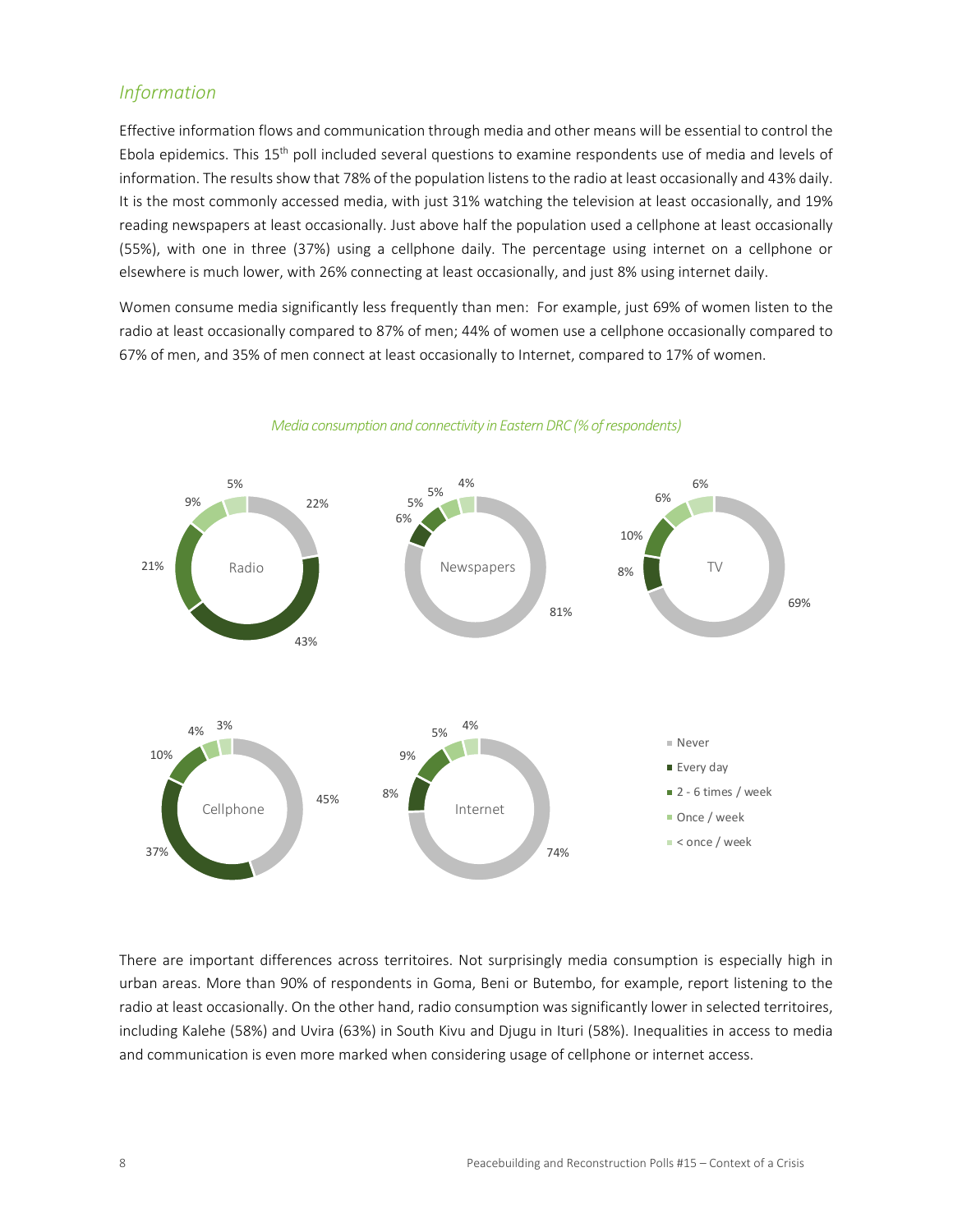

#### *Radio consumption (% listening to radio at least occasionally)*



The frequent access to radio likely explains why it is the most frequent source of information for a majority of respondents (71%). However, many also relied on friends and family as a main source of information (57%), either as the only source of information or alongside radio and other sources. Women were less likely than men to rely on radio as a source of information, which reflects their less frequent use of a radio. Qualitative information suggests that when a radio is available in the household, it is usually controlled by the male head of household.

Despite the relatively frequent access to radio, less than one in four respondents feel informed about provincial news (23%), national news (19%) or more generally about conflicts in eastern DRC (19%). There are gender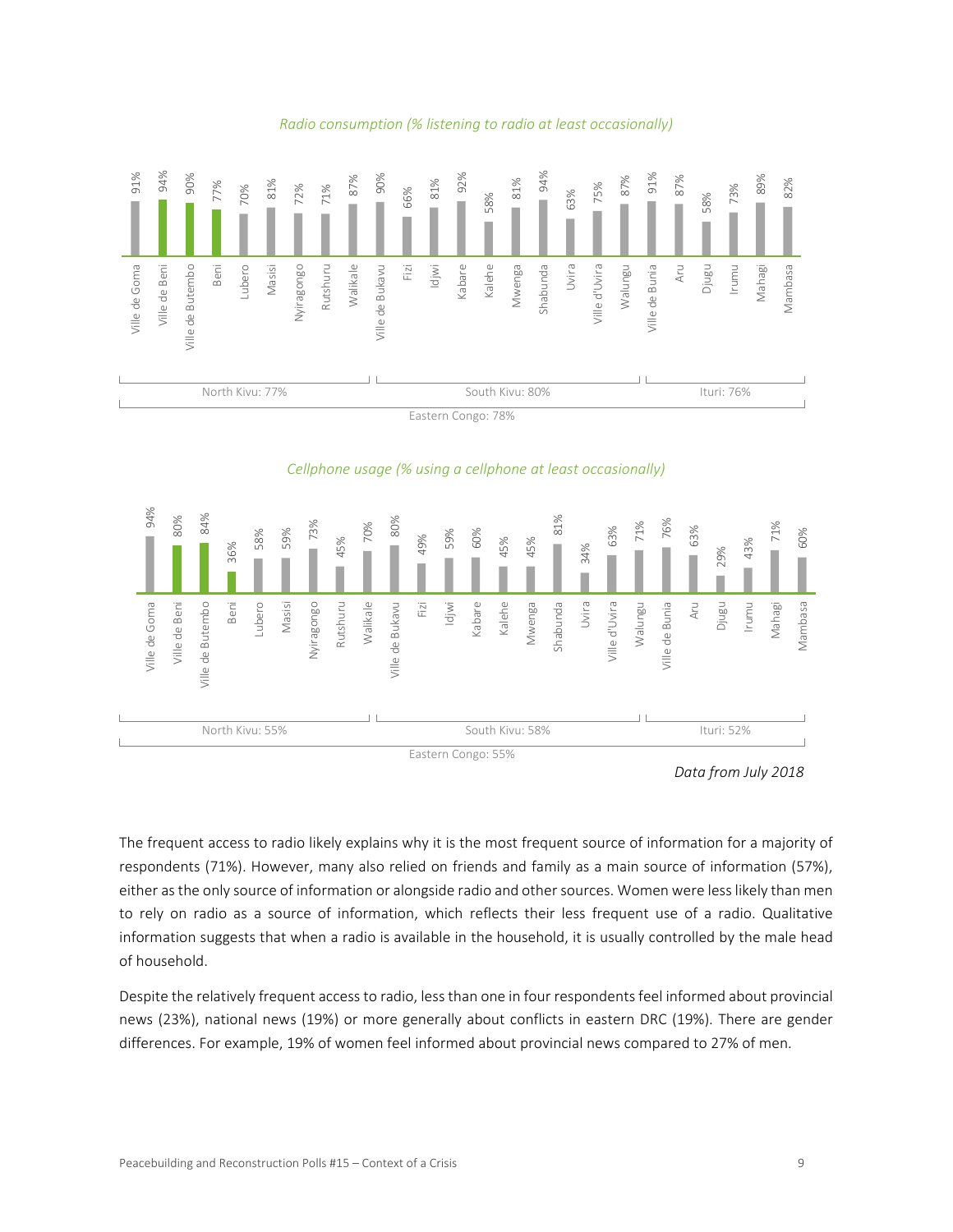#### *Main source of information (% of respondents)*



*Level of information (% reporting being well informed on selected topic)* 



#### *Humanitarian response*

In June 2017, poll 10 explored the perception of humanitarian actors. Results showed that half of the population interviewed in Eastern DRC considered "inexistent" the contribution of humanitarians to improving the local situation and only 6% judged the contribution of humanitarian actors to improvements of the local situation as being significant or highly significant, although results were significantly influenced by the presence of humanitarians in the respondents' locality. Perception of humanitarians, however, was generally poor: 9% believed that humanitarian actors address important issues, and even fewer believed that these actors respect the local customs and traditions. Few judged positively the capacity of humanitarian actors to respond quickly (13%) and to identify the most vulnerable populations (15%).

Poll 15 did not revisit in detail these indicators. However, results for selected indicators show little to no difference: Compared to June 2017, in June‐July 2018, similar low percentages of respondents judged positively the capacity of humanitarian actors to respond quickly (15%) and to identify the most vulnerable populations  $(14\%).$ 

These results reflect the perception of the population and do not necessarily reflect actual contributions made by humanitarian actors. However, they highlight potential significant hurdle for the Ebola response in terms of trust and engagement with the population.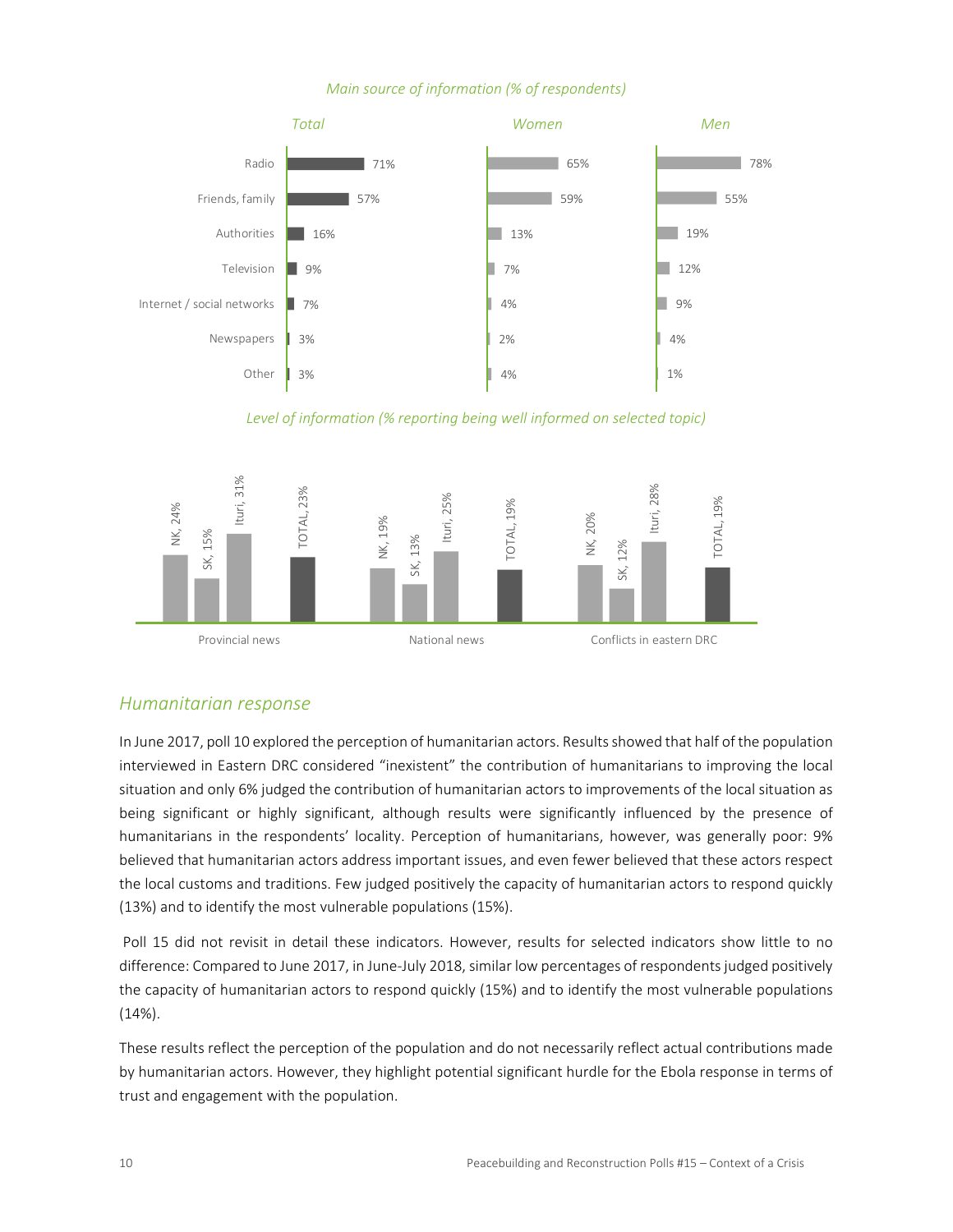### ELECTIONS: Intentions to vote are high, although almost half the population is uncertain that elections will happen, and few see elections as credible. Perceived risk of violence decreases.

Prior to the elections scheduled for December 2018, the July 2018 poll included questions about people's perceptions of this issue. Despite the significant delay in announcing these elections, a majority of the population is planning to participate in the elections. In all three provinces, about seventy-five percent of those polled replied that they will vote in the next elections. Before the elections were postponed in 2016, the project also surveyed the population on their intention to vote in September 2016. There is a slight decrease in the intention to vote, especially in Ituri (62% in 2018 v. 78% in 2016). At the territoire level, some differences are more notable. It is in the territories of Beni (73% in 2016 v. 90% in 2018) and Lubero (57% v. 92%) that the intention to vote has increased the most in the last two years. Inversely, intentions ro vote decreased most significantly in Mahagi, Ituri (83% in 2016 v. 41% in 2018) and Walikale (85% in 2016 v. 59% in 2018).



*Plan to vote in presidential elections (% yes)* 

As noted, the presidential elections originally scheduled to be held in 2016 have been delayed multiple times. Following the publication of the election calendar (in November 2017), only eleven percent of those interviewed in the December 2017 poll thought that the electoral calendar would be respected. However, in July 2018, more than half of respondents (56%) thought that the elections would take place in 2018. This could well be explained by the fact that a large majority of respondents (82% in all three provinces) claims to have been registered for the next elections. While most respondents plan to vote and believe elections will take place, only a minority believe the elections will be credible. One in three respondents believe the elections will be credible. Lack of credibility is most frequently perceived in North Kivu and South Kivu.



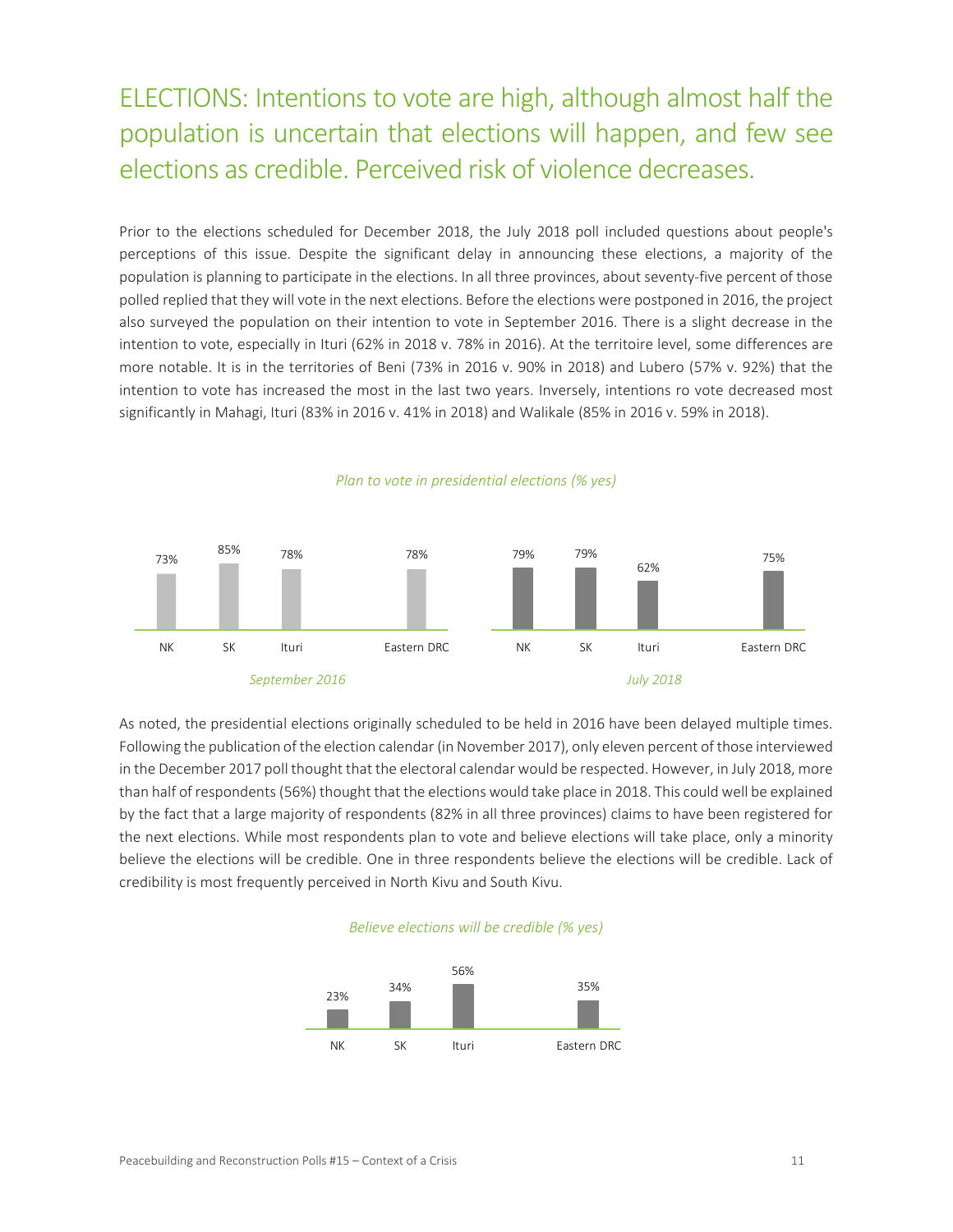Regarding the possibility of outbreaks of violence during the elections, just over one in three thinks that there is a lot or a lot of risk of this happening (38%). Although consistent, these data are lower than the proportion of respondents who felt a high probability of electoral violence in June and September 2016 (47% Eastern DRC). At the provincial level, people in South Kivu (45%) more frequently perceived a high risk of violence compared to North Kivu (36%) and Ituri (32%). For South Kivu, the frequency of perceived risk of violence in 2018 was like 2016 (45%). The most significant change was in North Kivu where 61% judged the risk of violence as high in 2016, compared to 45% in 2018. In Ituri, the percentage was unchanged (31% in 2016, 32% in 2018).

At the territorial level, in 2018, there were six areas where more than half of the interviewees believe that there is a strong possibility of electoral violence: the cities of Beni (50%) and Butembo (50%) in North Kivu and, Bukavu (58%), Kalehe (69%), Shabunda (69%) and the City of Uvira (52%) in South Kivu.



#### *Perceived risk of electoral violence (% high risk)*

Eastern Congo: 38%

Few people are optimistic that authorities are prepared to deal with electoral violence. In all three provinces, only 12 percent believe that the police are capable of handling electoral violence and only 14 percent believe that local authorities have the same capacity. There are significant differences between provinces: respondents in Ituri are more likely to be positive in their assessment of police and local authority capacities, and respondents in South Kivu are less frequently positive.





*Data from July 2018*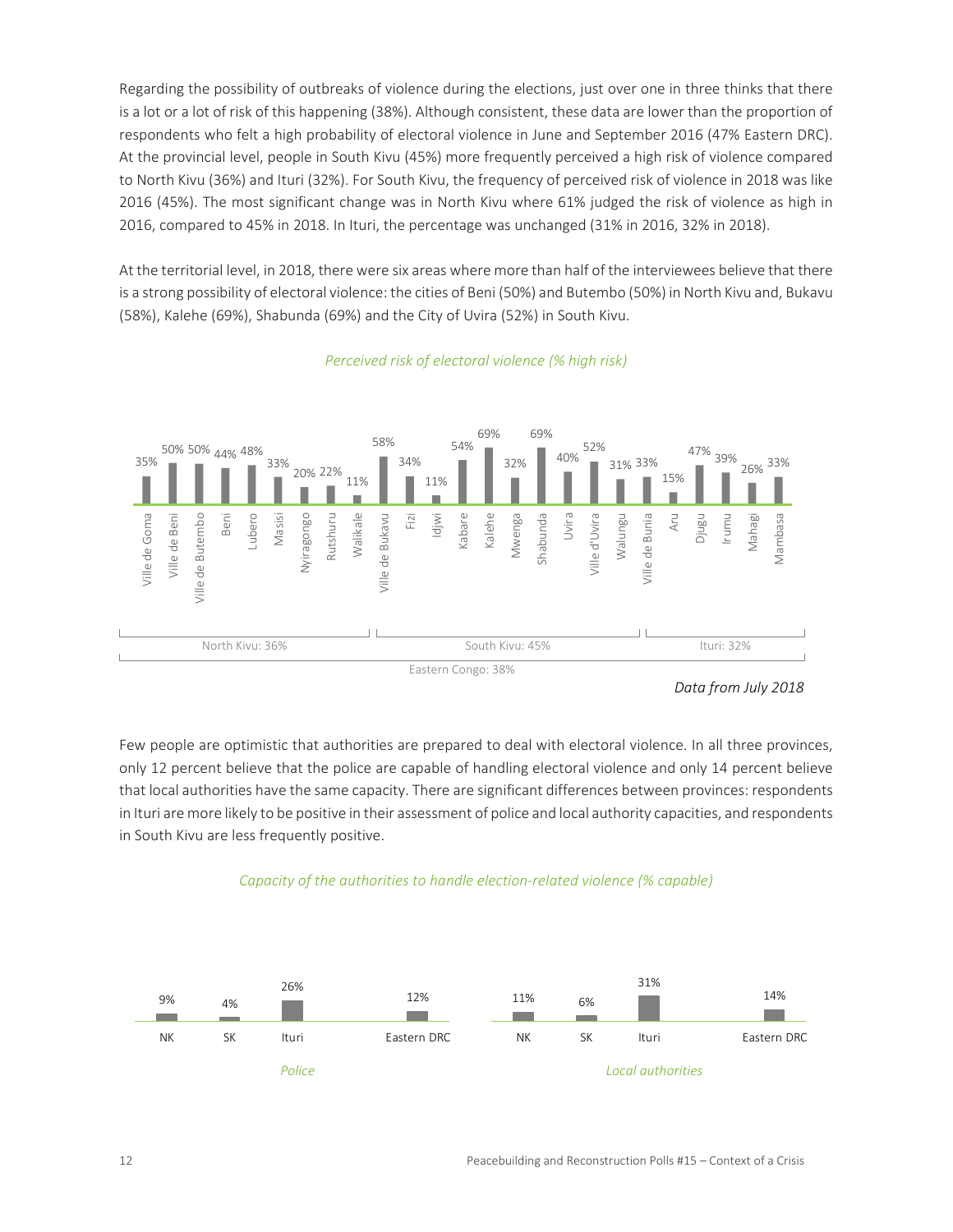### GLOBAL KEY INDICATORS (June‐July 2018)

The following indicators are presented in all surveys. Provincial averages may mask significant differences by territoire ‐ detailed results by territory are available on the website *www.peacebuildingdata.org/drc.* Aggregate data are based on the latest surveys available for each territoire.



#### PERCEPTION OF SECURITY ACTORS (% trust for assuring security)

| Most recent data<br>(June-July 2018)         | 50% 45%<br>20%<br>ΝK |                           |                                             | 41% 50%<br>SK     | 18%               |                   | 53% 55%<br>25%<br>$\mathsf{I}\mathsf{T}$ |                   |                                                      | 48% 49%<br>20%<br>TOT.         |                   |              |                        |
|----------------------------------------------|----------------------|---------------------------|---------------------------------------------|-------------------|-------------------|-------------------|------------------------------------------|-------------------|------------------------------------------------------|--------------------------------|-------------------|--------------|------------------------|
|                                              |                      |                           |                                             | Police            |                   | $IFARDC$          |                                          | <b>MONUSCO</b>    |                                                      |                                |                   |              |                        |
| Regional trends<br>(Total for NK, SK, Ituri) | 61%<br>53%<br>25%    | 51%<br>49%<br>49%<br>26%  | 54% 54%<br>50%<br>$-0 - -0 - -0$<br>24% 24% | 51%<br>51%<br>25% | 48%<br>49%<br>23% | 47%<br>42%<br>20% | 42%<br>33%<br>18%                        | 42%<br>45%<br>23% | 54%<br>50%<br>23%                                    |                                | 48%<br>46%<br>19% |              | 48%<br>⊲<br>49%<br>20% |
|                                              | 2013<br>Dec.         | Jun. 2015<br>2015<br>Sep. | Dec. 2015<br>---O--- Police                 | Mar. 2016         | Jun. 2016         | 2016<br>Sep.      | 2016<br>Dec.<br>FARDC                    | Vlar. 2017        | Jul. 2017<br>--0-<br>$\hspace{0.1mm}-\hspace{0.1mm}$ | 2017<br>Sep.<br><b>MONUSCO</b> | 2017<br>Dec.      | 2018<br>Mar. | Jun 2018               |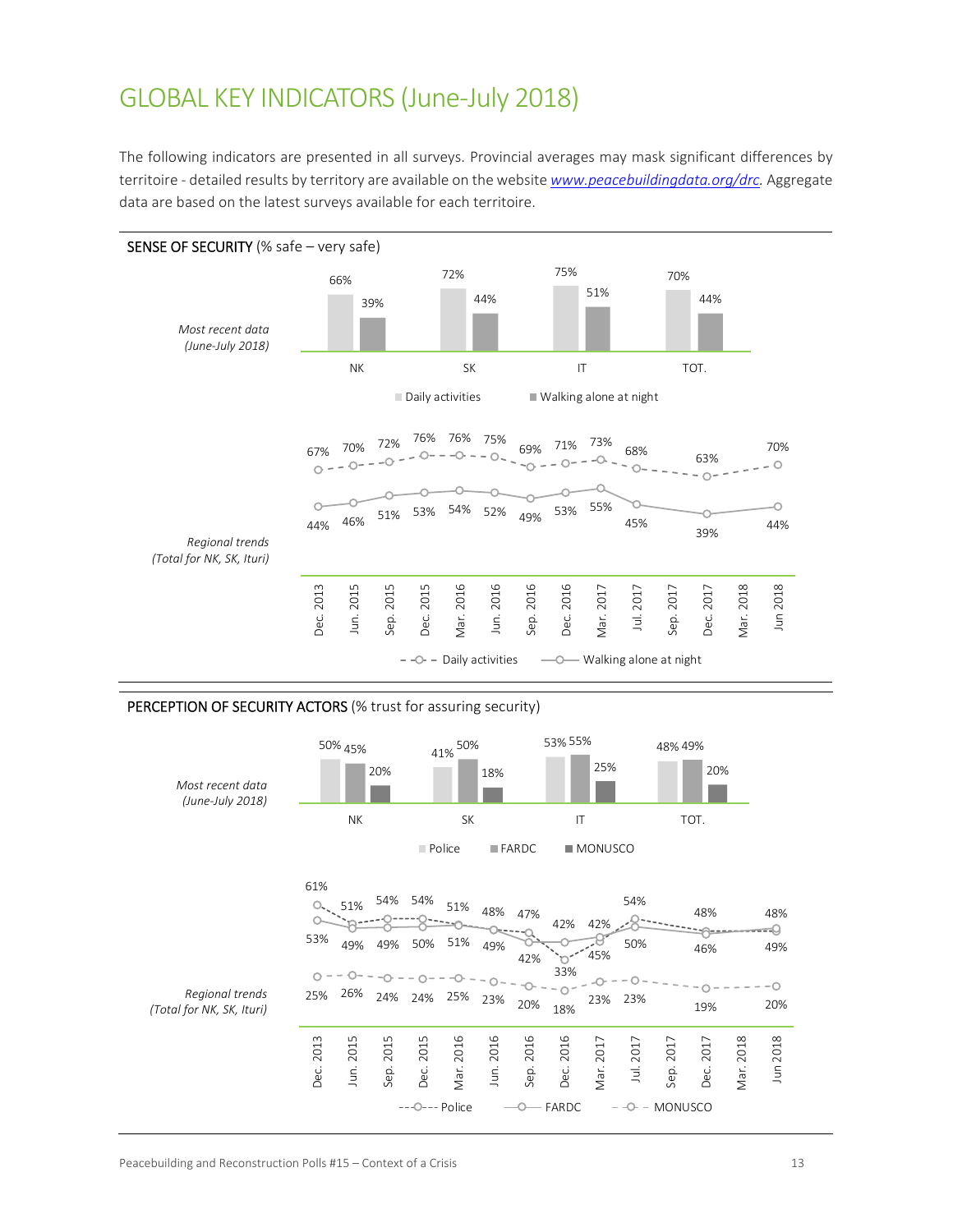